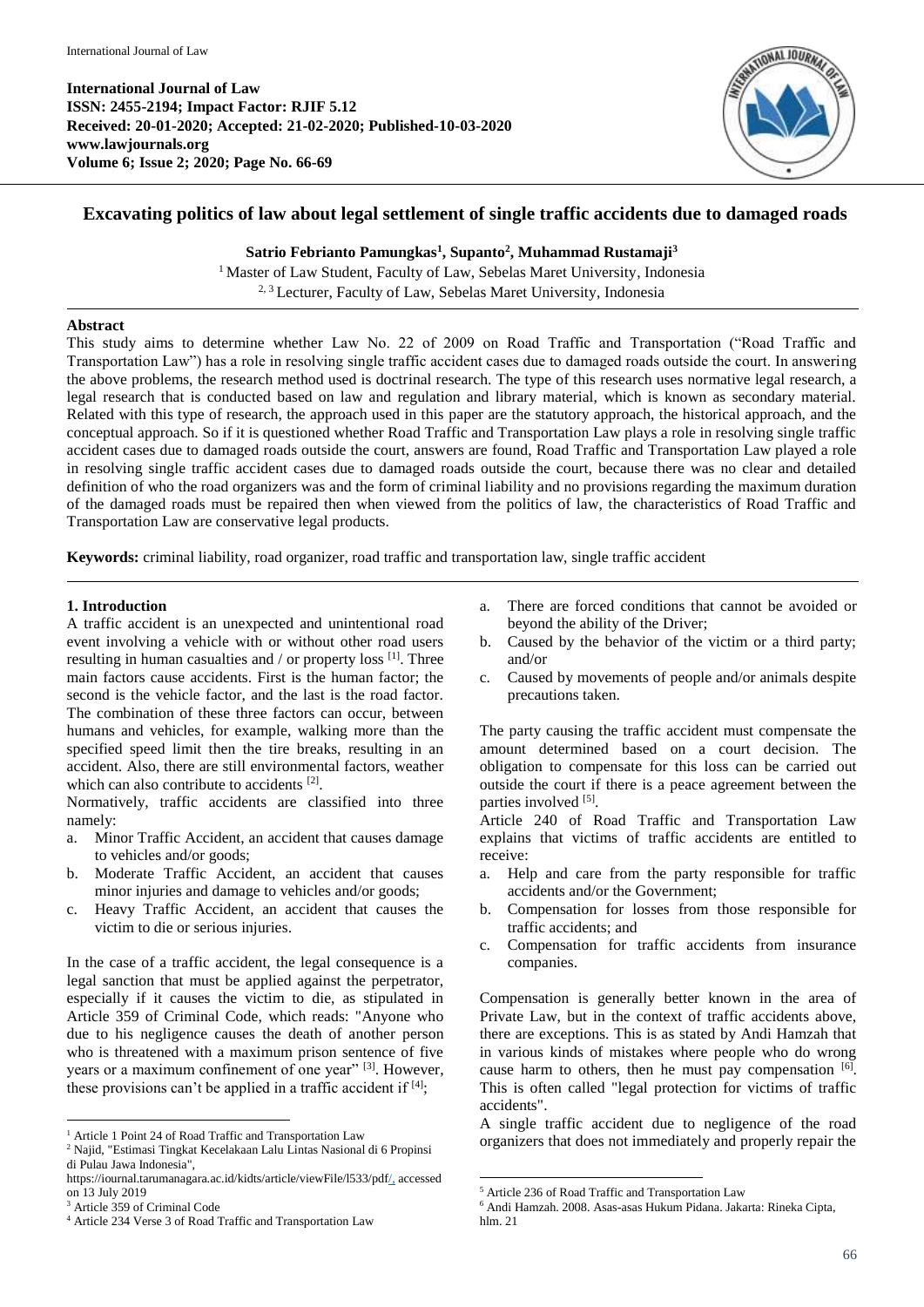damaged road resulting in a Traffic Accident as mandated by Article 24 Verse (1) of Road Traffic and Transportation Law, there are criminal sanctions following with Article 273 of Road Traffic and Transportation Law, as follows

- 1. Every Road Organizer that is not immediately and should improve road damaged resulting in traffic accidents as referred to in Article 24 Verse (1), causing minor injuries and/or damage to vehicles and/or goods shall be punished with imprisonment of 6 (six) months or a fine of not more Rp. 12.000.000,00 (twelve million rupiah);
- 2. In terms of the act referred to in Verse (1) resulting in serious injury, the offender shall be punished with imprisonment for 1 (one) year or a fine of not more Rp. 24.000.000,00 (twenty four million rupiah);
- 3. In terms of the act referred to in Verse (1) resulting in the victim to die, the offender shall be punished with imprisonment for 5 (five) years or a fine of not more Rp. 120.000.000,00 (one hundred and twenty million rupiah);
- 4. Road Organizer that does not give marks or signs on the road is damaged and not repaired as referred to in Article 24 Verse (2) shall be punished with imprisonment for 6 (six) months or a fine of not more Rp. 1.500.000,00 (one million five hundred thousand rupiah).

In this case, it can be seen that negligence committed by the road organizers, which resulted in victims of minor injuries, serious injuries, or even death also accompanied by sanctions imprisonment in it, not only contains fines/compensation. Article 273 of Road Traffic and Transportation Law has categorized that violations of Article 24 Verse (1) of Road Traffic and Transportation Law as a Criminal Act so that it contains Criminal Liability by the road organizers as a criminal offender. Concerning the combination of the Criminal Acts and the Criminal Liability, the road organizers as a criminal offender should have been subjected to Criminal Sanctions<sup>[7]</sup>. In reality, a single traffic accident involving the road organizer as the person responsible is very rarely carried out by the legal process and is always resolved with compensation if the victim reports the road organizers to the police and if not reported it will be considered as a mere disaster without liability from the road organizers.

## **2. Problem statement**

Based on the background above, the author limits the problem to be raised and the problem statement is whether Law No. 22 of 2009 on Road Traffic and Transportation ("Road Traffic and Transportation Law") has a role in resolving single traffic accident cases due to damaged roads outside the court.

## **3. Research methods**

1

The type of this research uses normative legal research, a legal research that is conducted based on law and regulation and library material, which is known as secondary material. Related with this type of research, the approach used in this paper are the statutory approach, the historical approach,

and the conceptual approach  $[8]$ . These approach are done by reviewing Law No. 22 of 2009 on Road Traffic and Transportation that related to the problem that is being discussed in this research.

#### **4. Discussion and research result**

## **a. Legal settlement of single traffic accidents due to damaged roads on the law No. 22 of 2009 on road traffic and transportation**

The existence of out-of-court settlement of cases through mediation is a new dimension which examined from theoretical and practical aspects. Studied by the practical dimension, mediation will be correlated with the achievement of the world of justice  $[9]$ . Over time where day by day the amount of cases that enter the court increases in all forms and variants, so that the consequences become a burden to the court in examine and judge cases, according to the principle of "simple, rapid and low-cost justice" without having to sacrifice the achievement of judicial aims, namely legal certainty, expediency and justice. Do all kinds of criminal cases have to be brought and resolved in court, or are there certain criminal cases that allow them to be resolved through a scheme of penal mediation. In the mechanism of penal mediation, as long as it is actually desired together by the parties (suspects and victims), and to meet broader interests, that is the keep up of social harmony.

Mediation is generally known as an alternative form of dispute resolution in civil law, but in its development, mediation can be conducted in criminal cases called Penal Mediation. Penal mediation can be used in a number of crimes categorized as specific [10]. Another implication of the existence of Penal Mediation can be said between "there" and "non-existence". This is so, on the one hand because Penal Mediation in the provisions of the law is not known in the criminal justice system (insofar as the search for mediation of the authors of sanctions at the level of the provisions only exists in the form of a diversion provision in Law No. 11 of 2012 on the Criminal Crimes Judicial System), but at the level of the law is known only to a limited extent by discretion law enforcement and its partial nature. Then, on the other hand, it turns out that the practice of Penal Mediation has been practiced by the Indonesian people and that the settlement is made outside the court, as through the mechanisms of adat institutions [11].

Not a small number in a road accident which made peace thanks to the mediation of sanctions which, of course, is done on the basis of the agreement of the perpetrators and victims, must compensate the victim or his heirs in losses incurred by the criminal offenses committed by the perpetrators [12]. However, the application of penal mediation as an effort to achieve restorative justice in traffic

-

<sup>7</sup> Ismunarno, Rofikah, Sabar Slamet. 2017. *Model of Criminal Case* 

*Resolution of Traffic Accidents Causing Death.* Jurnal Yustisia, Vol. 6 No. 1, Januari-April 2017, hlm 228.

<sup>8</sup> Peter Mahmud Marzuki, 2014. *Penelitian Hukum Edisi Revisi*, Kencana Prenada Media Group, Jakarta, hlm 93-95

<sup>9</sup> Barda Nawawi Arief. 2007. *Aspek Kebijakan Mediasi Penal dalam Penyelesaian Sengketa di Luar Pengadilan.* Makalah. Seminar Nasional Pertanggungjawaban Hukum Korporari da!am Konteks Good Corporate Governance. Program Doktor llmu Hukum Universitas Diponegoro. Jakarta: Inter-Continental Hotel, 27 Maret 2007

<sup>10</sup> Keyzha Natakharisma dan I Nengah Suantra. 2013. Makalah*. Mediasi dalarn Penyelesaian Perkara Pidana di Indonesi*a. Bali: Fakultas Hukum Universitas Udayana, hlm 1

<sup>11</sup> Lilik Mulyadi. 2015. *Mediasi Penal dalam Sistem Peradilan Pidana Indonesia*. Bandung: PT. Alumni, hlm 46

<sup>12</sup> Dede Kania. 2014. *Pidana Penjara dalam Pembaharuan Hukum Pidana Indonesia.* Jurnal Yustisia, Vol. 3 No. 2, Mei-Agustus 2014, hlm 27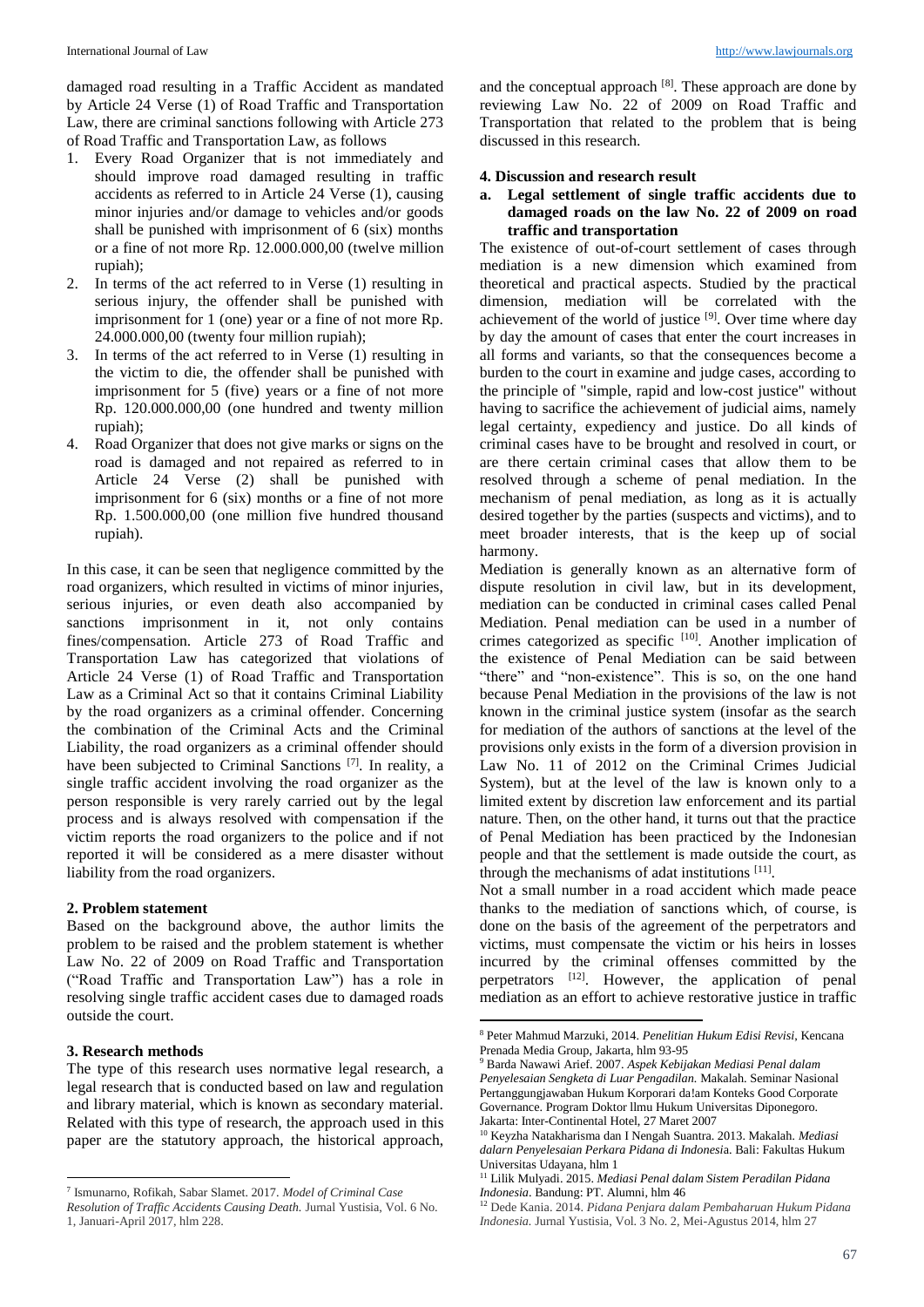accident cases also raises concerns, namely the fear of the perpetrators' arbitrary because they believe that are able to provide compensation so that they can repeat it later and have no deterrent effect, therefore the community needs to better understand how the application of penal mediation in a traffic accident, and in addition to the fact that penal mediation doesn't always end in agreement, many factors become obstacles to penal mediation which results in disagreement. Penal mediation is here an alternative solution outside the court where, in its application, the concept of restorative justice can be included, so that it should fulfill a sense of justice and opportunity  $[13]$ . This substantial justice that is achieved is a reflection of the values of Pancasila, notably to achieve social justice for all Indonesians<sup>[14]</sup>.

The factors underlying the normative use of penal mediation can be seen in Article 236 Verse (2) of Road Traffic and Transportation Law where, in certain cases, traffic accidents can be resolved outside the court. If there is a peace agreement between the parties involved, material loss and compensation can be done outside the court [15] . However, according to the provisions of this article is only a form of liability for traffic accidents where the parties are road users and cause only material losses without loss of life, namely in the form of a compensation for material losses. For the form of criminal responsibility by road organizers for a single traffic accident cases due to damaged roads is not clearly regulated in the Road Traffic and Transportation Law.

Regarding a single traffic accident due to damaged roads that should have criminal sanctions related to negligence of road organizers repairing damaged roads, road organizers often argue that they have installed signs around damaged roads to prevent traffic accidents, so that according to them there are no mistakes by their deeds as the cause of the accident because by already installing road safety alert signs, textually they feel they have obeyed Road Traffic and Transportation Law.

#### **b) Excavating politics of law No. 22 of 2009 on road traffic and transportation about legal settlement of single traffic accidents due to damaged roads**

According to Moh. Mahfud, there are 2 characteristics of legal products, namely: first, reactive or populist legal products and conservative legal products [16]. Responsive legal products are legal products that reflect a sense of justice and meet the expectations of the community, because in the process of making them give a full role and participation to social groups or individuals in society. Conservative legal products are legal products whose content more reflects the social vision of the political elite and more reflects the wishes of the government.

1

On the basis of the definition of the legal character of the above products, Road Traffic and Transportation Law is included in the character of conservative legal products, because when it was created, Road Traffic and Transportation Law was designed as a police directive to curb road users in order to achieve road safety objectives and the material content was more regulation and criminal sanctions for road users and public transport companies, while criminal sanctions for road organizers belonging to the government in the affairs section of the road organizers are included only in a single article, namely article 273 Road Traffic and Transportation Law concerning criminal sanctions in the event of negligence of road organizers who do not immediately and correctly repair damaged roads which lead to traffic accidents.

#### **5. Conclusion**

The conclusion from the above discussion as to whether Law No. 22 of 2009 on Road Traffic and Transportation ("Road Traffic and Transportation Law") has a role in resolving single traffic accident cases due to damaged roads outside the court, is the Law No. 22 of 2009 on Road Traffic and Transportation Law plays a role because there is no complete clarity which comprehensively explain who are the road organizers refer to and how is criminal responsibility is formed for them and that there is no regulation regarding the maximum amount of duration at the latest that the damaged road must be repaired so that by installing only a warning sign of a damaged road, the road organizers feels free from criminal sanctions. However, from a number of cases involving this matter after mediation between the parties, the cases have tended not to proceed due to the discretion of the police. The above happens because, given its politics of law, the characteristic of the Road Traffic and Transportation Law is conservative legal product intended to guide the police in disciplining road users in order to achieve road safety objectives and criminalize more on road users and public transport companies, while criminalizing road organizers as part of government in matters of road administration, it is contained in only one article, namely the article 273 of Road Traffic and Transportation Law concerning the criminal sanctions in the event of negligence of road organizers who do not immediately and correctly repair damaged roads which lead to traffic accidents.

#### **6. References**

- 1. Andi Hamzah. Asas-asas Hukum Pidana. Jakarta: Rineka Cipta, 2008.
- 2. Lilik Mulyadi. Mediasi Penal dalam Sistem Peradilan Pidana Indonesia. Bandung: PT. Alumnim, 2015.
- 3. Mahfud MD. Politik Hukum di Indonesia, Edisi Revisi: Cetakan ke-IV. Jakarta: Rajawali Press, 2011.
- 4. Muhammad Taufiq. Keadilan Substansial Memangkas Rantai Birokrasi Hukum, Yogyakarta: Pustaka Pelajar, 2014.
- 5. Peter Mahmud Marzuki. Penelitian Hukum Edisi Revisi, Kencana Prenada Media Group, Jakarta, 2014.
- 6. Barda Nawawi Arief. Aspek Kebijakan Mediasi Penal dalam Penyelesaian Sengketa di Luar Pengadilan. Makalah. Seminar Nasional Pertanggungjawaban Hukum Korporari da!am Konteks Good Corporate Governance. Program Doktor llmu Hukum Universitas Diponegoro. Jakarta: Inter Continental Hotel, 27 Maret,

<sup>13</sup> Sri Wibowo, 2016, *Tanggung Jawab Keperdataan Pelaku Kecelakaan Lalu Lintas Jalan Raya* (Stud1 Kasus Di Wilayah Sleman), *Thesis*, Program Magister Ilmu Hukum Program Pascasarjana Fakultas Hukum

Universitas Islam Indonesia Yogyakarta, hlm 63

<sup>14</sup> Muhammad Taufiq, 2014, *Keadilan Substansial Memangkas Rantai Birokrasi Hukum*, Yogyakarta: Pustaka Pelajar, hlm 277

<sup>15</sup> Kartika Febryanti dan Diana Kusumasari, "*Pertanggungjawaban Hukum Dalam Kecelakaan yang Mengakibatkan Kerugian Materi"*,

https://www.hukumonline.com/klinik/detail/ulasan/lt4ee0929d2179f/pertan ggungjawaban-hukum-dalam-kecelakaan-yang-mengakibatkan-kerugianmateri/, accessed on 13 July 2019

<sup>16</sup> Mahfud MD. 2011. *Politik Hukum di Indonesia, Edisi Revisi: Cetakan ke-IV*. Jakarta: Rajawali Press, hlm. 19